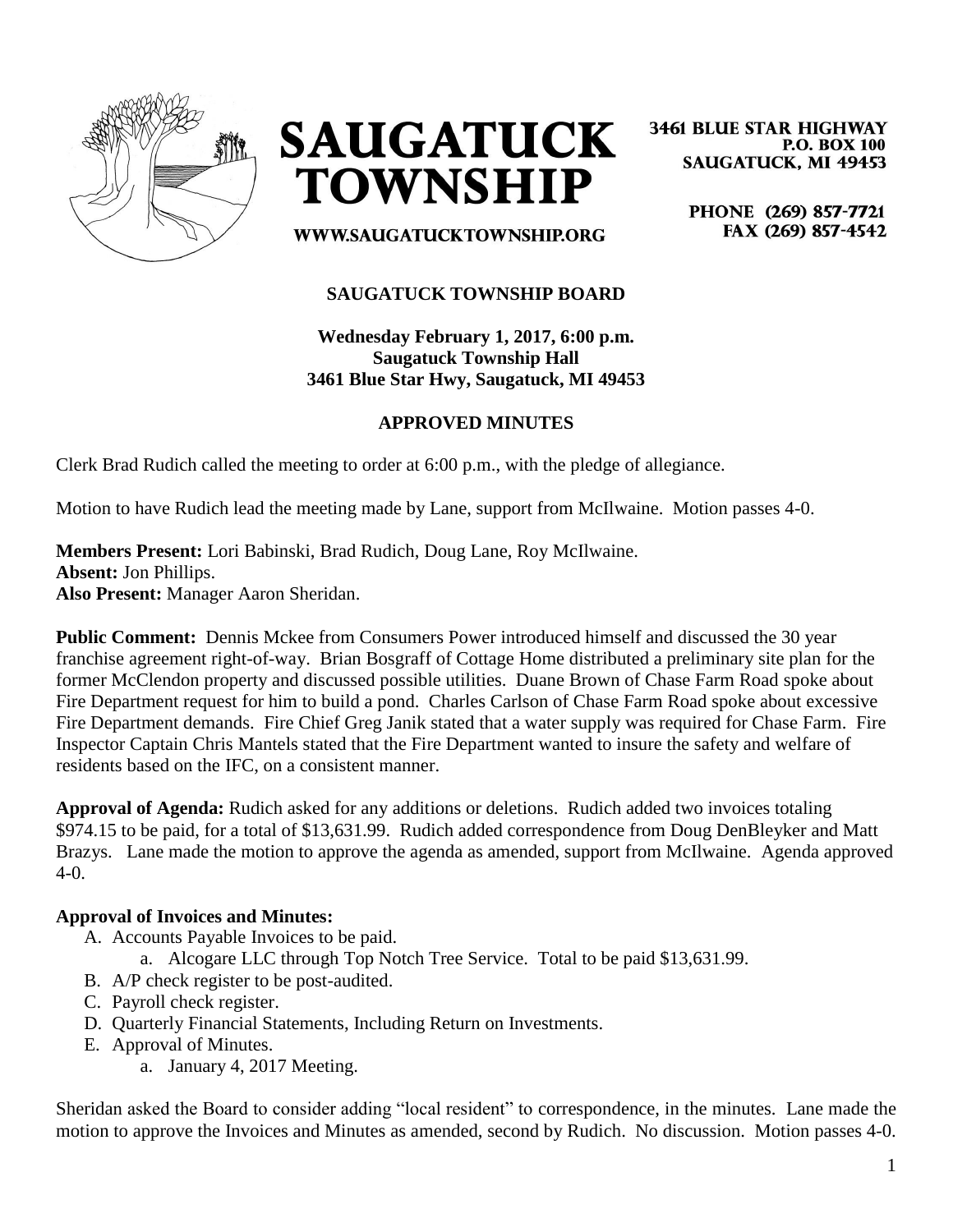### **Correspondence:**

- A. Patricia Denner wrote in support of a single trash hauler.
- B. Doug DenBleyker wrote to support the Fire Department.
- C. Matt and Mary Brazys wrote to support Medical Marijuana Ordinance.

## **Unfinished Business:**

A. None.

# **New Business:**

- A. Lake Michigan Water Trail Letter of Support. Sheridan stated the Southwest Michigan Planning Commission would like to add Sundown Park to the Lake Michigan Water Trail Network. Rudich made the motion to Support the Lake Michigan Water Trail, Lane supported. Motion passes 4-0.
- B. Blue Star Trail MDOT Tap Grant Letter of Support. Sheridan explained that the Blue Star Trail Grant application was for the southern portion of the Blue Star Trail that extends over the Interstate overpass. McIlwaine made the motion to support the 2017 MDOT Tap Grant, Babinski supported. Motion passes 4-0.
- C. Community Recreation Advisory Board Member. Sheridan stated that the Advisory Board was not a legal body, but the Recreation did use Advisory Board several times a year. Sheridan spoke with both applicants and stated they were excited and well qualified. Sheridan asked each applicant to speak. Birdie Wester spoke on her behalf and qualifications. Erica Baarman spoke on her behalf and qualifications. Rudich stated that both were very well qualified. McIlwaine made the motion to appoint Erica Baarman and recommend appointment at large for Birdie Wester, Babinski supported. No Discussion. Motion passes 3-1. Sheridan will notify Scott Kierzek.
- D. DNR Passport Grant Application PR17-0004 and Michigan Natural Rescources Trust Fund Grant Application TF17-0018. Jim Searing updated the Board on parks projects at River Bluff Park and possible ADA requirements on trails. Dana Burd explained the trail could be altered to meet the requirements for the Grant applications. Trail is currently a half mile long and could be lengthened. Rudich made the motion to accept the proposal to assist in the Grant applications from Prien & Newhof Engineers not to exceed \$3,300, McIlwaine supported. Motion passes 4-0.
- E. Oil and Gas Ordinances. Rudich stated that the State of Michigan controls all Gas and Oil drilling well permits. The Township would regulate all the ancillary aspects of Oil and Gas wells, like storage and out-buildings. The Ordinances were put together to protect Township water and wells. Township Attorney Nick Curcio also spoke on the Ordinances. The first Ordinance was non-substantive corrections and changes to the Table of Uses. McIlwaine thanked the people who worked on the Ordinances. Rudich made the motion to approve the 2017-01 Ordinance to correct the table of uses, McIlwaine supported. Roll call vote; Lane, Rudich, McIlwaine, Babinski all vote yes. Ordinance passes 4-0. McIlwaine made the motion to pass 2017-02 Ordinance regulate Oil and Gas well facilities, Rudich supported. Roll call vote; Babinski, McIlwaine, Rudich, Lane, all vote yes. Ordinance passes 4-0. McIlwaine asked for letters to be sent to those who helped work on the Ordinances.
- F. Fire Code Administration and Cost Recovery for Fire Services. Rudich made the motion to go into closed session to discuss correspondence with Attorney, support from Lane. No discussion. Motion passes 4-0. After closed session, Rudich made the motion to come out of closed session, McIlwaine seconded. Motion passes 4-0. Rudich stated that no action will be taken at this time.

## **Committee Reports:**

- A. Planning Commission. Rudich stated the Planning Commission approved a radio tower for KLSWA, and discussed and passed the Oil and Gas Ordinances.
- B. Road Committee. Lane reported that he and Sheridan went to the Allegan County Road Commission meeting that discussed the 2017 County Road projects. Discussion on Road Projects.
- C. Interurban. Babinski reported that the Interurban was going to run on Sundays starting March 5th.